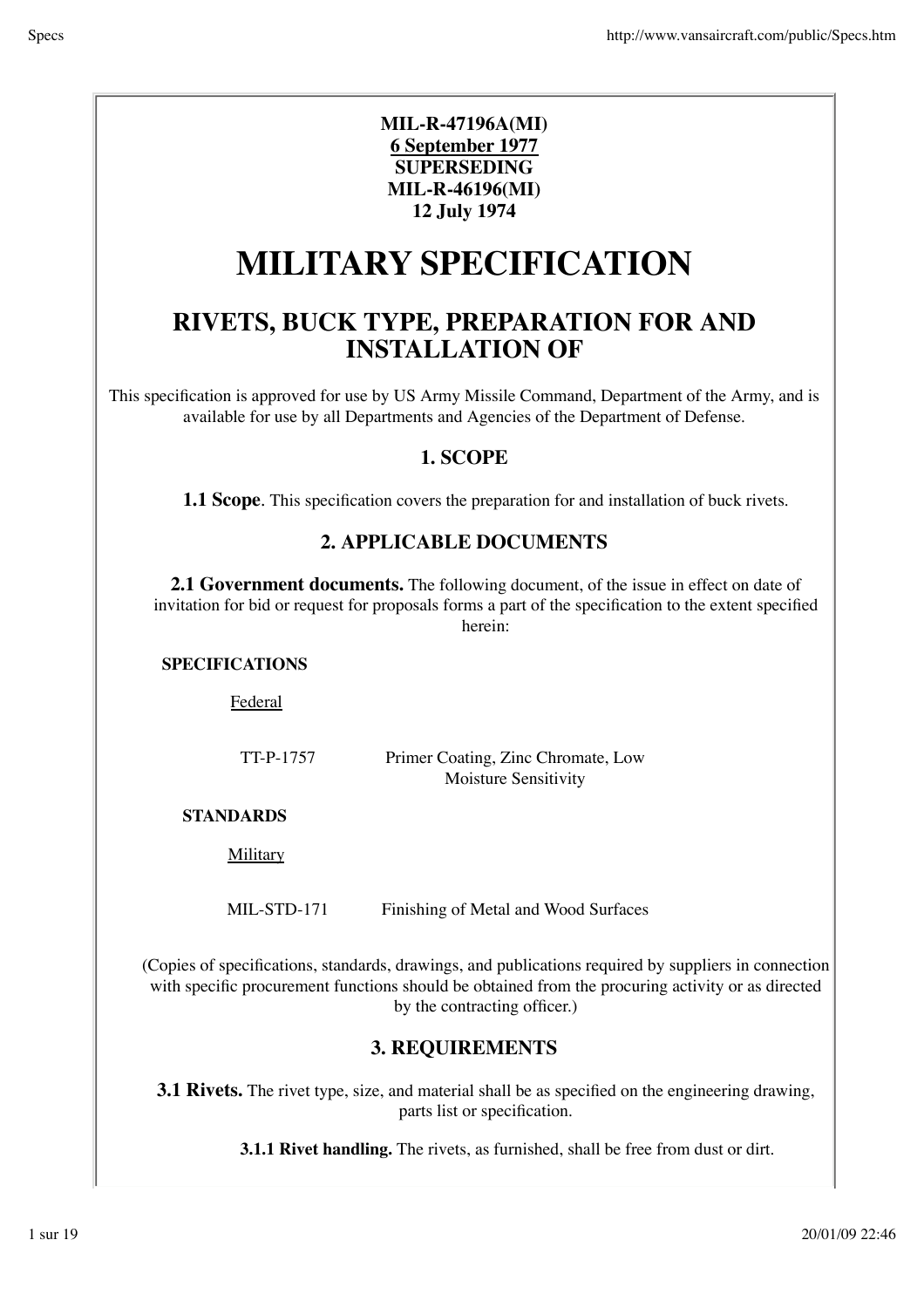#### **3.2 Preparation for installation.**

#### **3.2.1 Rivet holes.**

**3.2.1.1 Drilling.** Oversize, oblong and irregular-shaped holes shall be cause for rejection. Rivet holes shall be drilled in accordance with the following requirements:

**a.** All holes shall be drilled normal (at 90 degrees) to the working surface. **b.** Extreme pressure shall not be applied and holes shall not be punched through with the drill.

**c.** When drilling through more than one sheet, hold the sheets securely together so there is no misalignment of holes due to shifting or separation of the sheets.

**3.2.1.2 Piercing.** Only piercing tools which produce-true and clean holes, equivalent to acceptable drilled holes may be used. Piercing tools shall not be used without written approval from the procuring activity. If piercing is used, all holes shall be inspected for radial cracking.

**3.2.1.3 Hole size.** Hole size for rivets shall conform to Table I unless otherwise specified on the engineering drawing or specification.

**3.2.1.4 Countersinking.** Countersinking shall be used in the installation all flush type rivets. Countersinks shall be produced with a tool that incorporates an automatic stop countersinking feature. The countersinking tool shall be held at 90 degrees to the work surface during the entire cutting cycle. Countersinks shall be free of chatter marks and concentric with the rivet holes. The countersink diameter shall be in accordance with Table VI unless otherwise specified on the applicable engineering drawings or specifications.

#### **3.3 Installation.**

**3.3.1 Cleaning mating surfaces.** Before parts are riveted together, all chips, burrs and foreign material shall be removed from the mating surfaces. Burrs may be removed from rivet holes by chamfering to a depth not to exceed 10 percent of the stock thickness, or 0.032 inch, whichever is less. Disassembly after drilling and before riveting, in order to deburr faying surfaces, shall not be required.

**3.3.2 Installation grip.** The rivet grip lengths shown on drawings shall be verified prior to installation. Grip length shall be changed as material thickness dictates as required to achieve minimum head dimensions as shown in Table III without buckling or bending or other driving difficulties.

#### **3.3.3 Driving procedure.**

**3.3.3.1 Head direction.** Unless specified on the engineering drawing or specification, the manufactured head of the rivet shall be located on exterior surfaces.

**3.3.3.2 Rivet set.** Flat dies may be used on the manufactured head of universal head rivets provided the head is not flattened beyond the dimensions specified on Table II.

**3.3.3.3 Peening.** The driven rivet shall completely fill the hole. Peening of the driven head by rolling the buckling bar shall not be permitted since the rivet hole will not be filled.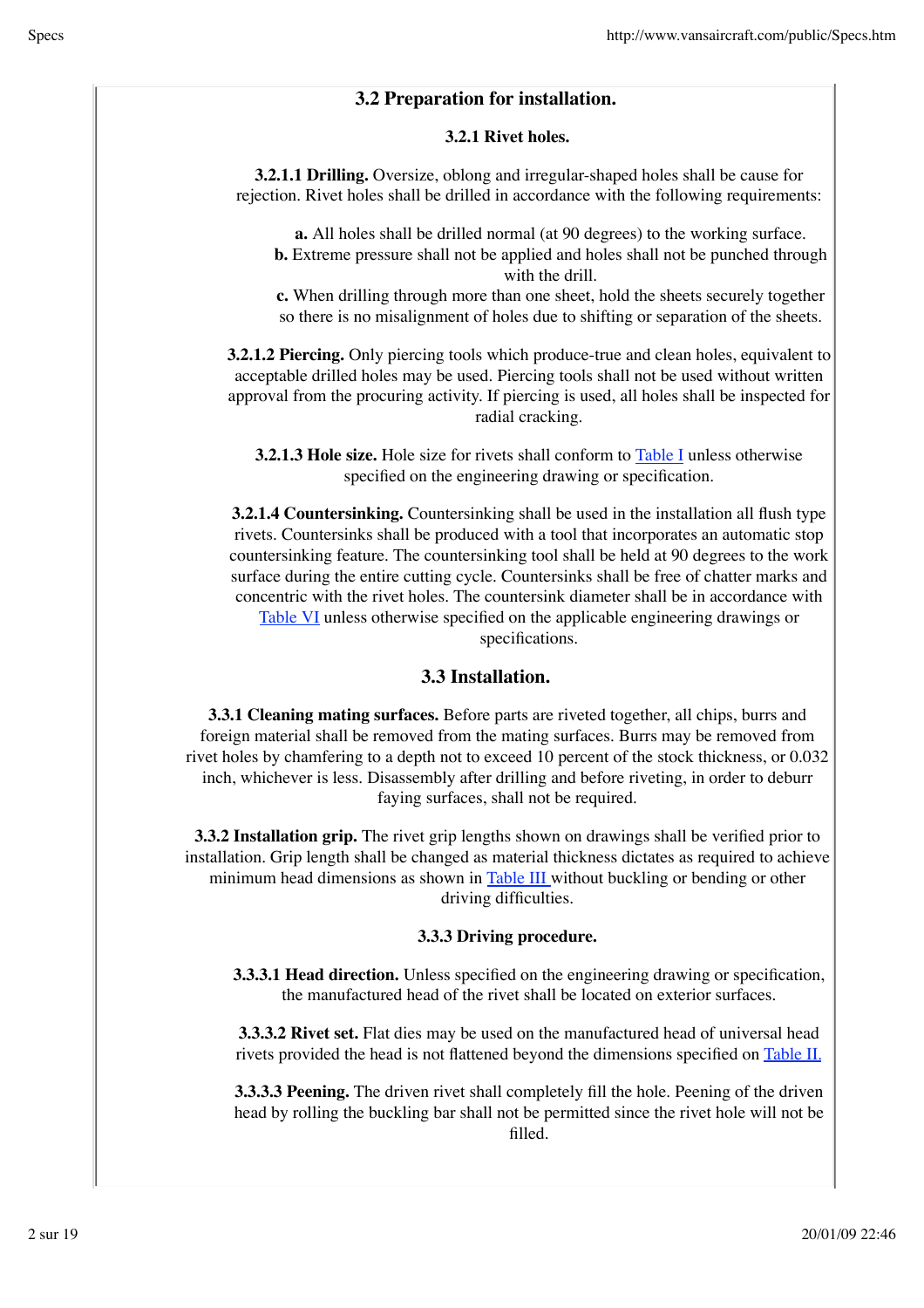**3.3.3.4 Head diameter.** Unless otherwise specified on the engineering drawing or specification, all rivets shall be driven to minimum head diameter specified in Table III. Driven head thickness larger than the maximum specified in Table III must be approved by the procuring activity.

**3.3.3.4.1 Driven universal heads.** Driven universal heads may be formed on the shank side of the rivet using the next smaller size universal type head riveting die (example, 1/8 inch die for 5/32 inch shop head rivet). Driven universal type head sizes shall conform to the respective rivet diameter shown on Table III, unless otherwise specified on the engineering drawing or specification.

#### **3.3.4 Multiple (gang) riveting**

**3.3.4. Head height.** The height of manufactured heads after riveting shall not be less than as specified in Table II.

**3.3.4.2 Head flushness.** To prevent gapping of heads, when driven with a gang riveter, the rivet heads shall not be flush prior to driving.

**3.3.5 Riveting contoured surfaces.** Tack rivets or other suitable devices at increments of every fifth or sixth hole must be used before final riveting when riveting contoured surfaces.

**3.3.6 Countersunk rivet head flushness.** Unless otherwise specified on the engineering drawing or specification, flushness limits shall be 0.010 inch above to 0.005 inch below the material surface. Countersink diameters are provided in Table IV for reference.

**3.3.7 Shaving countersunk rivets.** Rivets failing to meet flushness requirements may be shaved to new close tolerances. The material surface shall not be damaged by the shaving tools. The stop device on the shaver shall be adjusted so that it extends 0.001 inch to 0.002 inch beyond the cutter and the setting shall be tested prior to shaving the rivet head. The cutter used in the shaver shall be larger in diameter than the rivet head. Table V contains recommended cutter diameters. Shaved rivets may not protrude prior to shaving in excess of the dimensions shown in **Table IV**. The minimum head diameter after shaving shall be as specified in Table IV.

**3.3.7.1 Shaving countersunk aluminum alloy rivets.** If shaving is required for aluminum alloy rivets to meet surface flushness requirements, one of the following checks shall be made to prevent loss of rivet tensile strength: a. Head protrusion shall not exceed "H" in Table IV, after driving and prior to shaving. b. Head diameter shall not be less than "D" in Table IV after driving and shaving.

**3.3.7.2 Refinishing shaved rivet heads.** Refinishing of shaved rivet heads shall be required in areas where the parent material is painted, chemically treated, or primed. Refinishing shall be to the same requirements as the parent material.

**3.4 Repair procedure.** Any repairs exceeding the limitations listed in the subparagraphs hereunder are prohibited without prior written approval from the procuring activity.

**3.4.1 Oversize rivet holes.** When rivet holes are enlarged beyond specified tolerances, the next larger rivet size (diameter) may be used provided the row spacing, pitch and edge margin minimum are maintained and the requirements of paragraph 3.4.3 are not exceeded. The pitch is defined as the distance between the holes centers of adjacent rivets in a row. For pitch minimums, see Table VII. Row spacing minimum shall be .866 times the rivet spacing nominal dimension as given on the drawing. Edge margin is defined as the distance between hole centers and the edge of the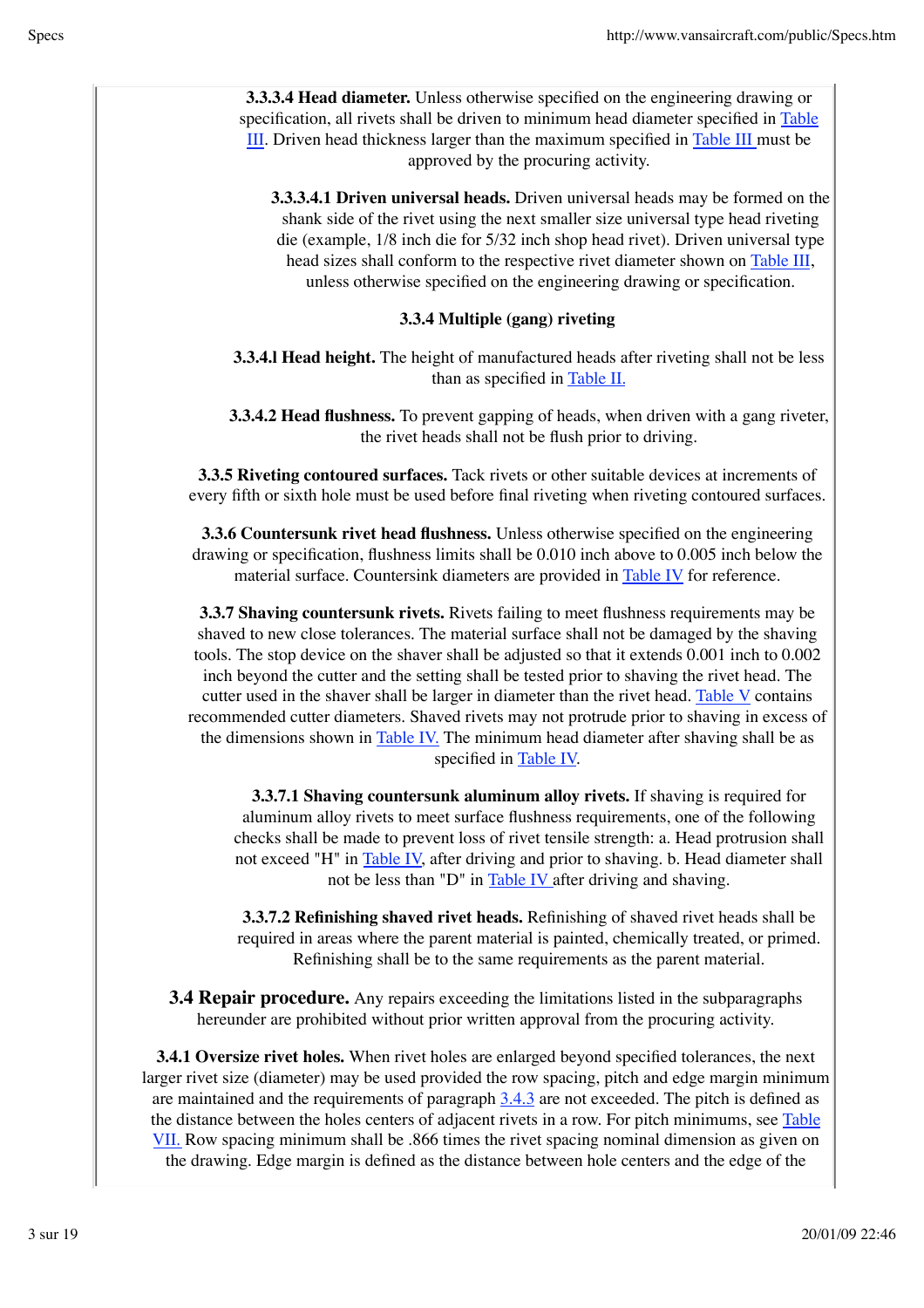material. There are two types of edge margins, visible and invisible. When viewed from the outside, or the side from which the rivet is inserted, the material edge in view is the visible edge and the edge hidden is the invisible edge. In case of conflict between the side rivet is inserted or outside, outside shall take precedence. See Table VIII for edge margin minimums. .



**3.4.2 Oversize countersinks.** When countersinks are enlarged beyond specified tolerances, the next larger size rivet may be used, provided pitch and edge margin requirements are maintained, the material thickness to be riveted will permit the use of a larger rivet and the limitations of 3.4.3 are not exceeded. The term "next larger size" shall be defined as the next larger diameter listed under the MS or NAS standard drawing, specification or other document specified on the engineering drawing for that application, but not to exceed 1/32 inch increments for sizes up to 1/4 inch diameter and 1/16 inch increments for sizes above 1/4 inch.

**3.4.3 Repair limitations.** The combined oversize rivet hole repairs and oversize countersink repairs shall be limited to a maximum of 20 percent of the rivets, or 10 rivets in a single rivet pattern, whichever is less. Repairs to more than two adjacent oversize rivets, or replacing more than half the rivets with oversize rivets in any 10 inch length of pattern is prohibited.

**3.5 Corrosion prevention.** When the rivet material is dissimilar to the material being riveted (reference MIL-STD-171), the rivet hole, countersink, and rivet shall be coated with zinc chromate primer in accordance with TT-P-1757 prior to installation. The rivet shall be installed while the primer is in the wet condition.

**3.6 Finishing of riveted surfaces.** Unless other finishing requirements are specified on the engineering drawing, surfaces which are painted, primed or chemically treated prior to riveting shall have the surfaces, including rivets finished in the same manner after riveting, per specifications applicable to the parent material. Any exterior damage to the finish of the parent material shall be touched up to the same requirements.

**3.7 Workmanship.** Installation of buck type rivets shall be accomplished in a workmanlike manner. Rivet assemblies shall be of uniform quality and free from cracks, gaps, sharp edges, burrs, loose parts, or other defects which might render the assemblies unsuitable for its intended purpose.

#### **4. QUALITY ASSURANCE PROVISIONS**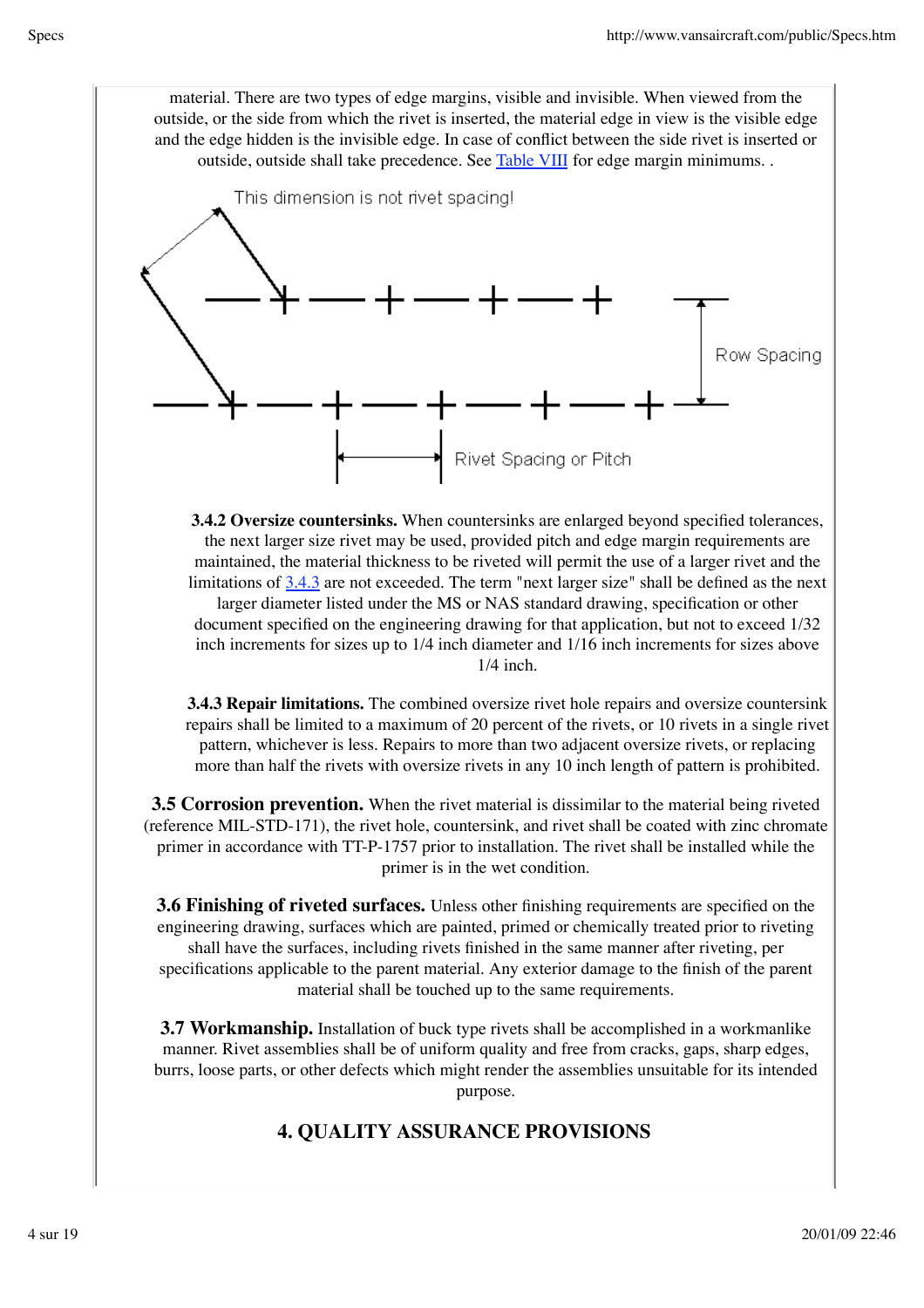**4.1 Responsibility for inspection.** Unless otherwise specified in the contract or purchase order, the supplier is responsible for the performance of all inspection requirements as specified herein. Except as otherwise specified in the contract or order, the supplier may use his own or any other facilities suitable for the performance of the inspection requirements specified herein, unless disapproved by the Government. The Government reserves the right to perform any of the inspections set forth in the specification where such inspections are deemed necessary to assure suppliers and services conform to prescribed requirements.

**4.2 Inspection requirements.** To determine conformance to Section 3, installation of buck type rivets shall be performed in accordance with and inspected to all the requirements of Section 3 of this specification. Rivets, rivet holes, countersinks and material surfaces around rivets shall be visually and dimensionally inspected to determine compliance with the .requirements of applicable drawings and specifications and this standard.

**4.2.1 Defect standard.** Rivet installations showing evidence of the following defects shall be classed defective (typical examples of unacceptability are shown on Figure 1).

**a.** On a beveled driven head where the minimum or maximum head height is outside Table III (see Figure 1A).

**b.** On an offset, clinched, bent over, or clubbed driven head (1) where a portion of the hole or the deburred surface is visible, (2) rivets on which the entire periphery of the bucked head does not show evidence of upset, or (3) clubbed or bent over portion exceeds the heights of Table III over any part of the surface area (see Figure 1B).

**c.** In a stepped driven head where the minimum or maximum head height is outside Table III. (The high part may be removed to be within acceptable limits.) (See Figure 1C).

**d.** Rivet does not completely fill hole (see Figure 1D).

**e.** Punch rings in driven head where lowest or highest surface is outside Table III head heights (see Figure 1E).

**f.** Loose rivets (see Figure 1F).

**g.** Sheet separation after riveting which allows a 0.002 inch feeler gage to be inserted between sheets from any direction far enough to touch rivet shank (see Figures 1G and 1H).

**h.** Any crack in 24S type rivet.

**i.** Cracked, cut or ringed heads on flush type rivets (see Figure 1J).

**j.** Misshaped driven heads (1) whose head heights exceed that shown in Table III, (2) where the shortest dimension is less than the minimum diameter of Table III, or (3) where the longest dimension of the head exceeds one and one-half (1.5) times the shortest dimension (see Figure 1K).

**k.** Cracks in driven heads (1) which fall within a circle which is concentric with and 1.10 times the nominal shank diameter, or (2) intersecting cracks, or (3) five or more cracks (see Figure 1L).

**l.** Cracks in non-flush type manufactured rivet heads which fall within a circle which is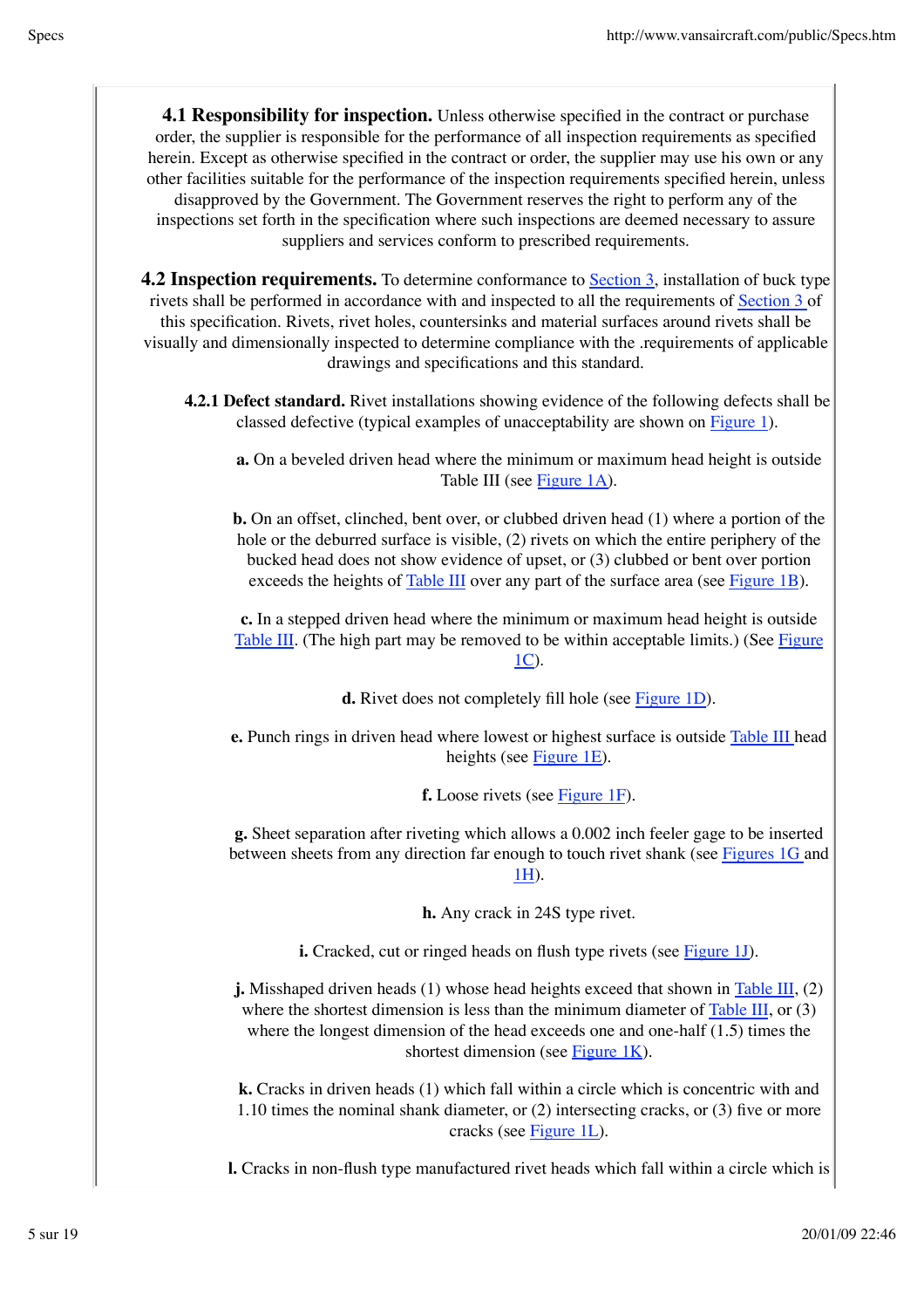concentric with and 1.40 times the nominal shank diameter (see Figure 1M).

**m.** The occurrence of any gap around a continuous 60 percent of the circumference of the driven head. In the other 40 percent, gaps which allow a feeler gauge larger than 0.002 inch to be inserted. Any gap under the manufactured head.

**n.** Deformed skin or open seams caused by pressure on rivets.

**o.** Bulging skin caused by expanded skin or trapped chips.

**p.** Cut or marred skin caused by careless use of a bucking bar or rivet set.

**q.** Rivets not meeting requirements of Section 3 of this document.

# **5. PREPARATION FOR DELIVERY**

This section not applicable to this specification.

## **6. NOTES**

**6.1 Intended use.** The material covered by this specification is intended for the preparation and installation of buck rivets.

**6.2 Ordering data.** Procurement documents should specify the following: Title, number, and date of this specification.

**6.3 Supersession data.** This specification includes the requirements of Missile Interim Specification MIS-10096, dated 27 April 1965.

**6.4 Changes from previous issue.** The margins of this specification are marked with an asterisk to indicate where changes (additions, modifications, corrections, deletions) from the previous issue were made. This was done as a convenience only and the Government assumes no liability whatsoever for any inaccuracies in these notations. Bidders and contractors are cautioned to evaluate the requirements of this document based on the entire content irrespective of the marginal notations and relationship to the last previous issue.

| Custodian: |  |
|------------|--|
| $Army-MI$  |  |

activity: Army-MI

Preparing

U.S GOVERNMENT PRINTING OFFICE. 1977-703.020/5447 Project No.

5320-A005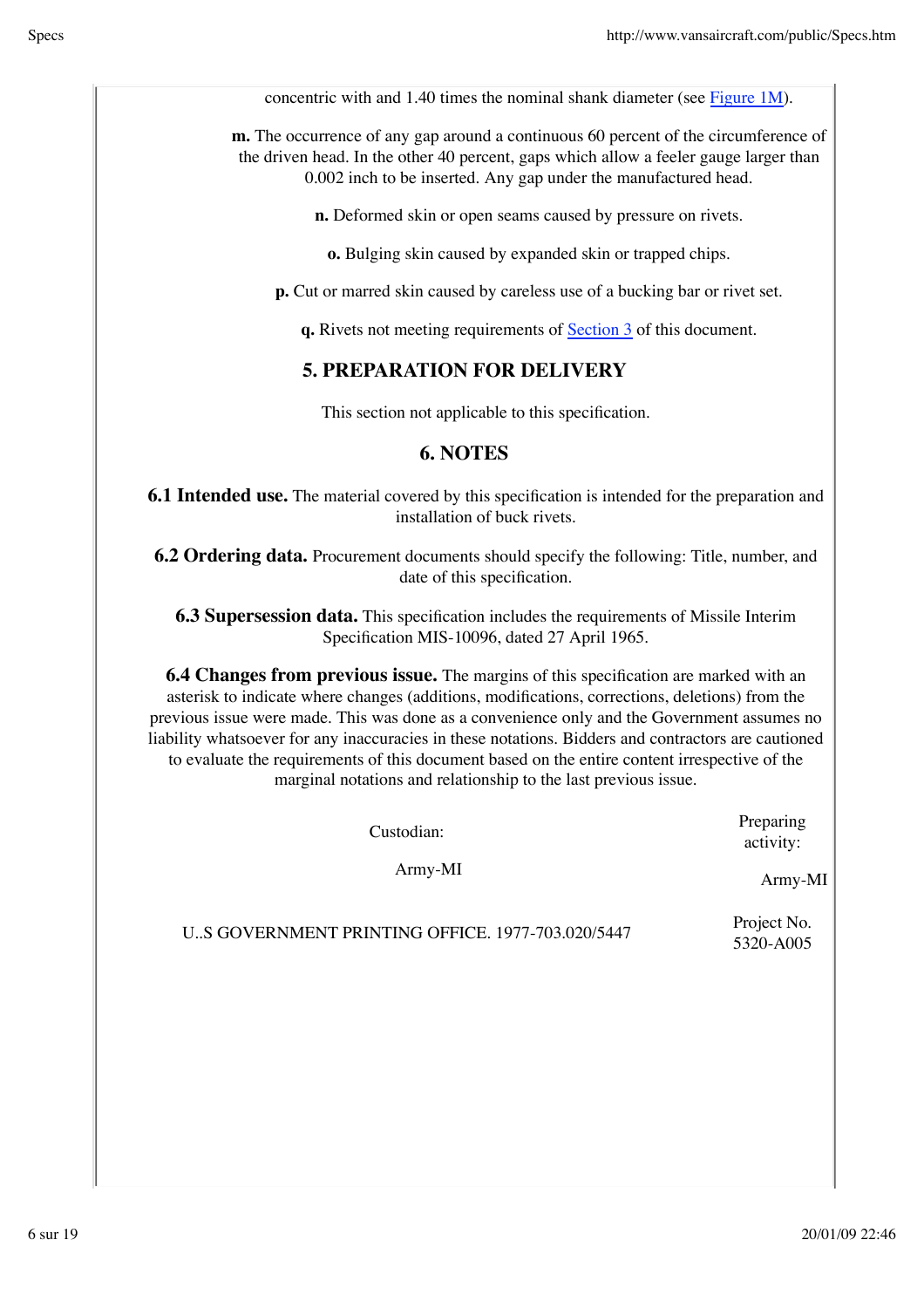#### **TABLE I**

### **Hole Size, Standard Rivets**

| <b>Rivet</b><br><b>Recommended Drill</b><br><b>Diameter</b> |                           |       | <b>Hole Diameter Limits</b> |  |  |  |
|-------------------------------------------------------------|---------------------------|-------|-----------------------------|--|--|--|
| (inches)                                                    | <b>Sizes</b>              |       | Minimum   Maximum           |  |  |  |
| 1/16                                                        | #51 (0.067)               | 0.062 | 0.072                       |  |  |  |
| 3/32                                                        | #40 (0.098)               | 0.093 | 0.103                       |  |  |  |
| 1/8                                                         | #30 (0.128)               | 0.125 | 0.135                       |  |  |  |
| 5/32                                                        | #21 (0.159)<br>#20(0.161) | 0.156 | 0.171                       |  |  |  |
| 3/16                                                        | #11(0.191)<br>#10 (0.194) | 0.187 | 0.202                       |  |  |  |
| 7/32                                                        | #1 (0.228)                | 0.218 | 0.233                       |  |  |  |
| 1/4                                                         | F(0.257)                  | 0.250 | 0.265                       |  |  |  |
| 9/32                                                        | L(0.290)                  | 0.281 | 0.296                       |  |  |  |
| 5/16                                                        | 0(0.316)                  | 0.312 | 0.327                       |  |  |  |
| 11/32                                                       | S(0.348)                  | 0.343 | 0.358                       |  |  |  |
| 3/8                                                         | V(0.377)                  | 0.375 | 0.390                       |  |  |  |
| 13/32                                                       | Z(0.413)                  | 0.406 | 0.421                       |  |  |  |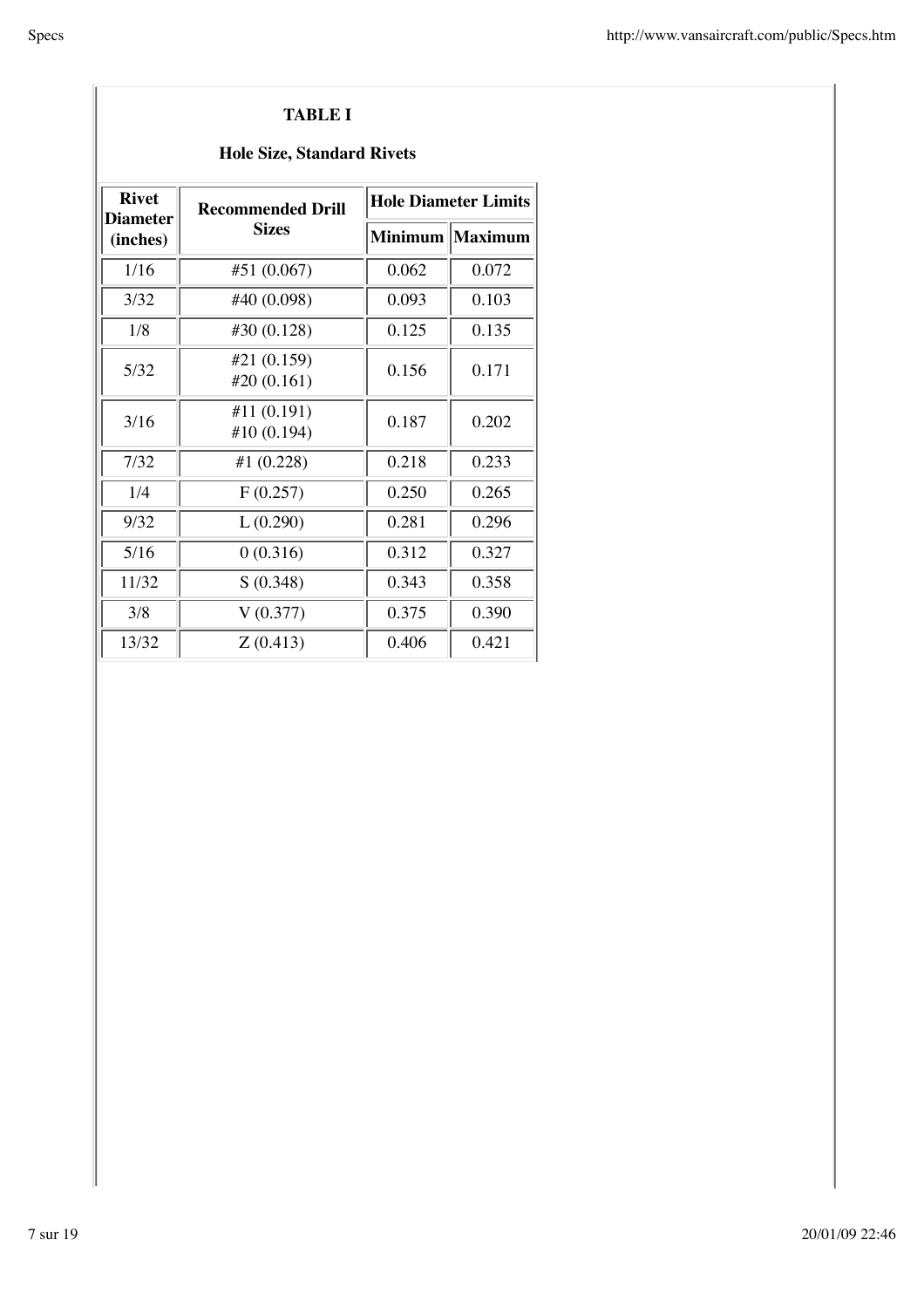#### **TABLE II**

#### **Minimum Flattened Dimension of Manufactured Rivet Heads (Universal Type)**

| <b>Rivet Shank Unbucked</b><br><b>Nominal Diameter</b> | <b>Minimum Manufactured</b><br><b>Head Height (inches)</b> |
|--------------------------------------------------------|------------------------------------------------------------|
| 1/16                                                   | 0.022                                                      |
| 3/32                                                   | 0.032                                                      |
| 1/8                                                    | 0.042                                                      |
| 5/32                                                   | 0.052                                                      |
| 3/16                                                   | 0.062                                                      |
| $7/32**$                                               | 0.072                                                      |
| 1/4                                                    | 0.083                                                      |
| $9/32$ **                                              | 0.093                                                      |
| 5/16                                                   | 0.104                                                      |
| $11/32$ **                                             | 0.114                                                      |
| 3/8                                                    | 0.125                                                      |
| $13/32$ **                                             | 0.135                                                      |



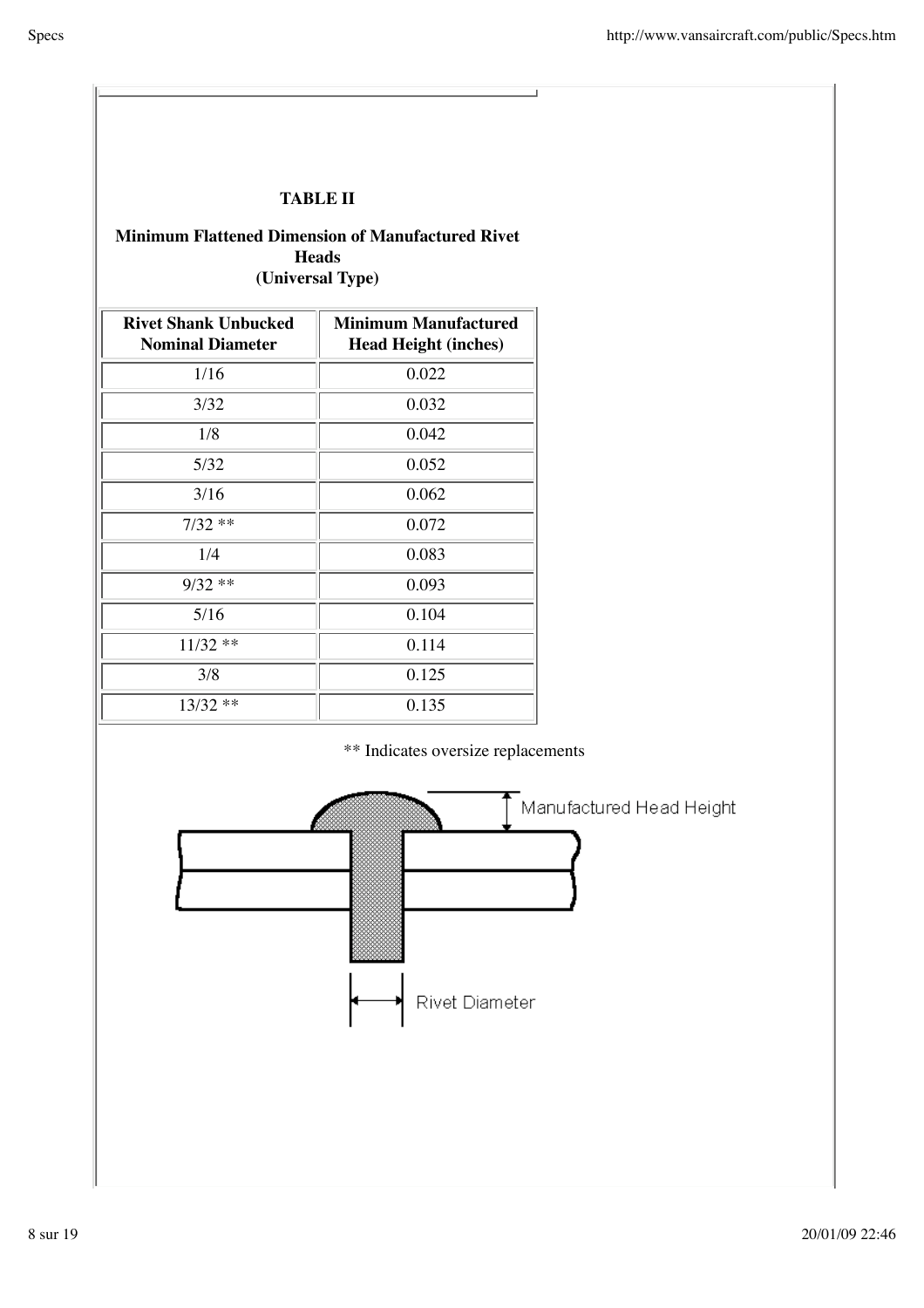#### **TABLE III**

#### **Standard Flat Driven Head Dimensions**

| <b>Rivet Shank</b><br>Unbucked | Minimum Driven<br><b>Head Diameter</b><br><b>Nominal</b> |                | <b>Driven Head Thickness</b><br>(inches) |
|--------------------------------|----------------------------------------------------------|----------------|------------------------------------------|
| <b>Diameter</b>                | (inches)                                                 | <b>Minimum</b> | <b>Maximum</b>                           |
| 1/16                           | 0.081                                                    | 0.025          | 0.040                                    |
| 3/32                           | 0.122                                                    | 0.038          | 0.050                                    |
| 1/8                            | 0.163                                                    | 0.050          | 0.070                                    |
| 5/32                           | 0.203                                                    | 0.062          | 0.092                                    |
| 3/16                           | 0.244                                                    | 0.075          | 0.105                                    |
| $7/32**$                       | 0.285                                                    | 0.087          | 0.110                                    |
| 1/4                            | 0.325                                                    | 0.100          | 0.130                                    |
| $9/32$ **                      | 0.365                                                    | 0.113          | 0.140                                    |
| 5/16                           | 0.406                                                    | 0.125          | 0.158                                    |
| $11/32$ **                     | 0.450                                                    | 0.137          | 0.170                                    |
| 3/8                            | 0.488                                                    | 0.150          | 0.190                                    |
| $13/32$ **                     | 0.530                                                    | 0.165          | 0.200                                    |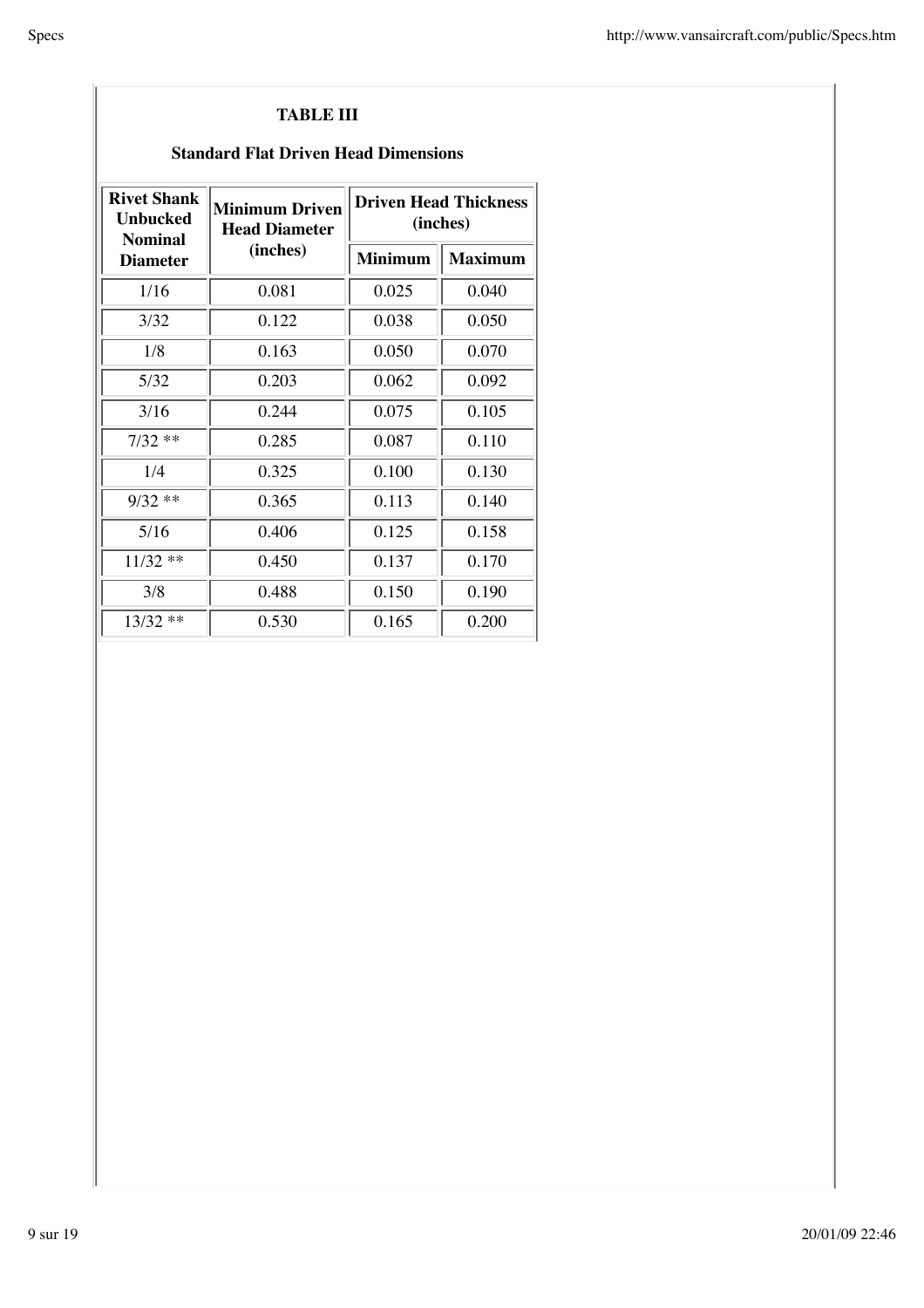| ** Indicates oversize replacements                                 |        |        |      |       |              |      |               |                                                                           |       |               |     |       |
|--------------------------------------------------------------------|--------|--------|------|-------|--------------|------|---------------|---------------------------------------------------------------------------|-------|---------------|-----|-------|
| Driven Head Thickness<br>Driven Head Diameter<br><b>TABLE IV</b>   |        |        |      |       |              |      |               |                                                                           |       |               |     |       |
|                                                                    |        |        |      |       |              |      |               | <b>Required Dimensions for Rivet Shaving (inches)</b>                     |       |               |     |       |
| <b>Nominal Rivet</b><br><b>Diameter</b>                            | $1/16$ | 3/32   | 1/8  | 5/32  | 3/16         | 7/32 | 1/4           | 9/32                                                                      | 5/16  | 11/32         | 3/8 | 13/32 |
| <b>Maximum Head</b><br><b>Protrusion Prior</b><br>to Shaving ("H") |        |        |      |       |              |      |               | $0.005$ 0.006 0.007 0.009 0.010 0.011 0.012 0.013 0.014 0.015 0.016 0.017 |       |               |     |       |
| <b>Minimum Head</b><br><b>Diameter After</b><br>Shaving ("D")      |        |        |      |       |              |      |               | 0.095 0.161 0.204 0.262 0.326 0.383 0.443 0.490 0.526 0.588 0.650 0.712   |       |               |     |       |
| <b>TABLE V</b><br><b>Rivet Shaver Cutter Diameters (inches)</b>    |        |        |      |       |              |      |               |                                                                           |       |               |     |       |
| <b>Nominal Rivet Diameter</b>                                      |        | $1/16$ | 3/32 | $1/8$ | 5/32<br>3/16 |      | 7/32<br>1/4   | 9/32                                                                      |       | $5/16$  11/32 | 3/8 | 13/32 |
| <b>Cutter Diameter</b>                                             |        | 3/8    | 3/8  | 3/8   | 3/8          | 7/16 | $1/2$<br>9/16 | 9/16                                                                      | $5/8$ | 5/8           | 3/4 | 3/4   |
|                                                                    |        |        |      |       |              |      |               |                                                                           |       |               |     |       |

I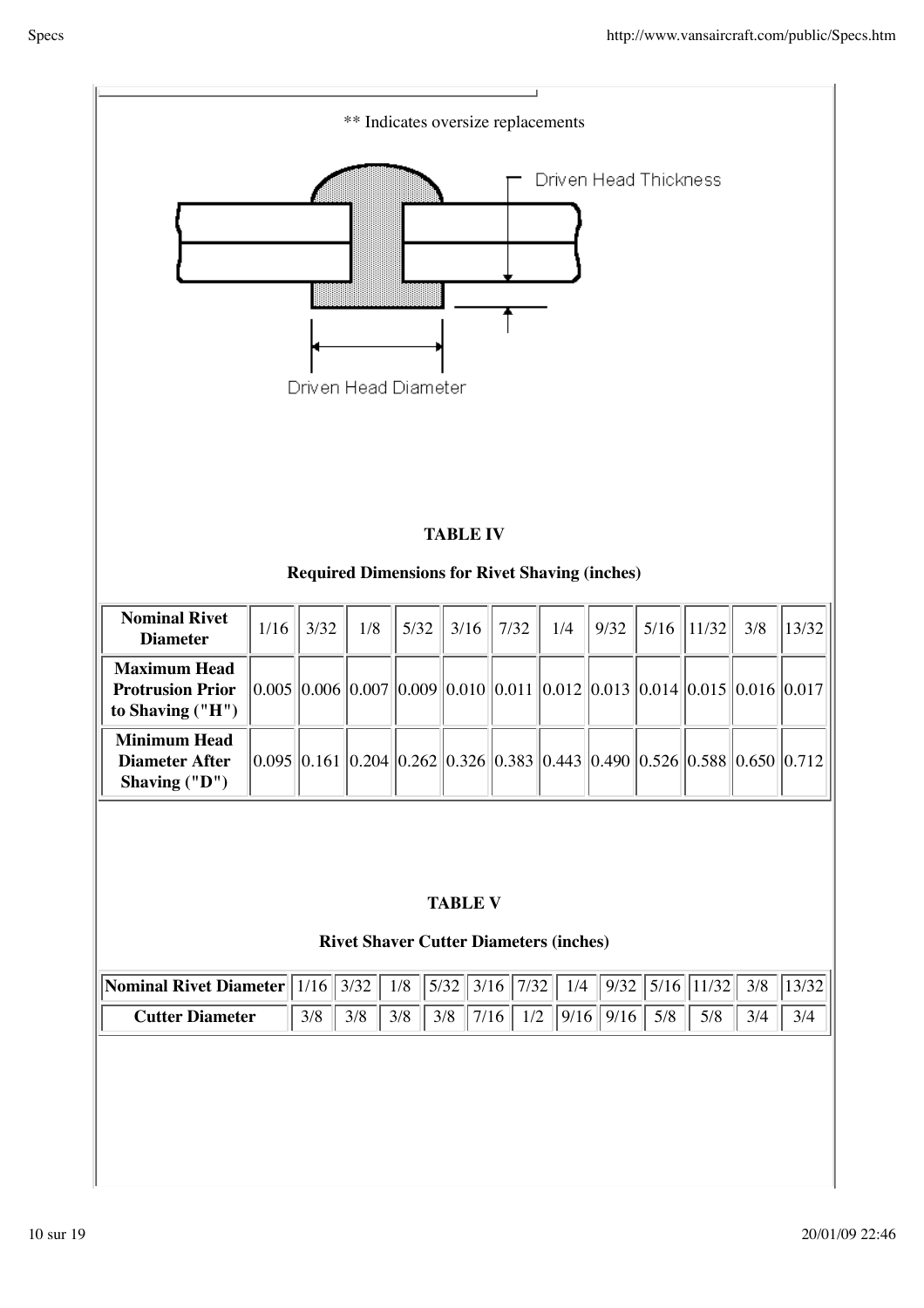|--|

#### **TABLE VI**

### **Countersink Diameters (inches)**

| <b>Nominal Rivet</b><br><b>Diameter</b> | 3/32 | 1/8 |  | $5/32$   3/16   7/32 | 1/4                                                                        | $\ $ 9/32   5/16   11/32 |  | $3/8$   13/32 |
|-----------------------------------------|------|-----|--|----------------------|----------------------------------------------------------------------------|--------------------------|--|---------------|
| <b>Countersink</b><br><b>Diameter</b>   |      |     |  |                      | $ 0.110 0.176 0.222 0.284 0.351 0.411 0.474 0.522 0.560 0.625 0.690 0.756$ |                          |  |               |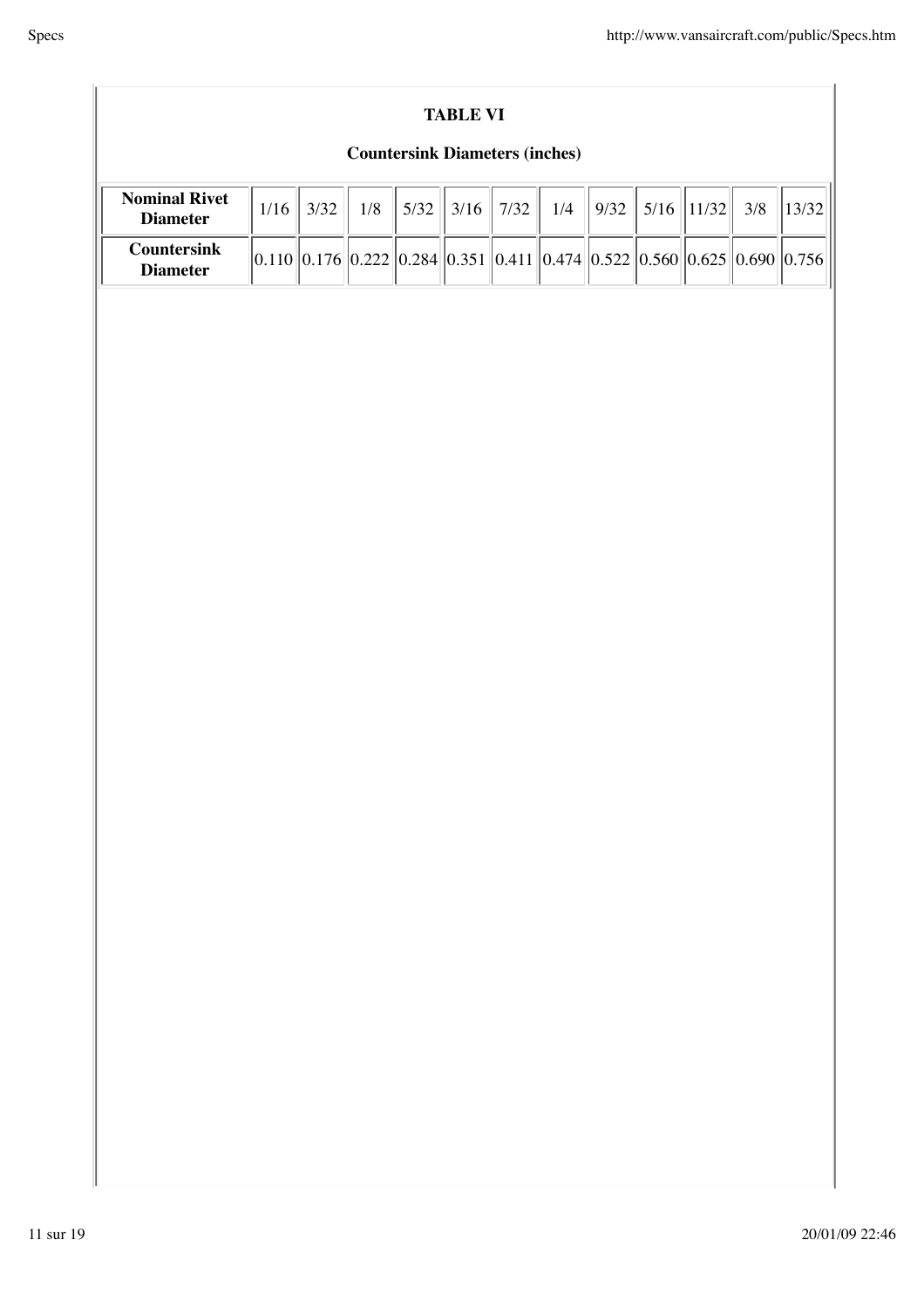#### **TABLE VII**

#### **Minimum Pitch (inches)**

(for repair using oversize rivets only, see  $3.4.1$ )

| <b>Rivet</b><br><b>Diameter</b><br>(inches) | <b>Dimpled</b><br><b>Countersunk</b><br><b>Rivets</b> | <b>Machine</b><br> Countersunk<br><b>Rivets</b> | <b>Universal</b><br><b>Head Rivets</b> |
|---------------------------------------------|-------------------------------------------------------|-------------------------------------------------|----------------------------------------|
| 1/16                                        | 0.375                                                 | 0.313                                           | 0.250                                  |
| 3/32                                        | 0.563                                                 | 0.438                                           | 0.375                                  |
| 1/8                                         | 0.625                                                 | 0.531                                           | 0.500                                  |
| 5/32                                        | 0.688                                                 | 0.625                                           | 0.563                                  |
| 3/16                                        | 0.750                                                 | 0.750                                           | 0.688                                  |
| $7/32$ **                                   | 0.875                                                 | 0.875                                           | 0.0781                                 |
| 1/4                                         | 0.938                                                 | 1.375                                           | 0.875                                  |
| $9/32$ **                                   | 1.125                                                 | 1.125                                           | 1.000                                  |
| 5/16                                        | 1.250                                                 | 1.250                                           | 1.125                                  |
| 11/32                                       | 1.375                                                 | 1.375                                           | 1.250                                  |
| 3/8                                         | 1.500                                                 | 1.500                                           | 1.344                                  |
| $13/32$ **                                  | 1.625                                                 | 1.625                                           | 1.469                                  |

\*\* indicates sizes normally used for oversize replacement only

Lesser minimum spacings require government design activity approval unless otherwise indicated on the drawing.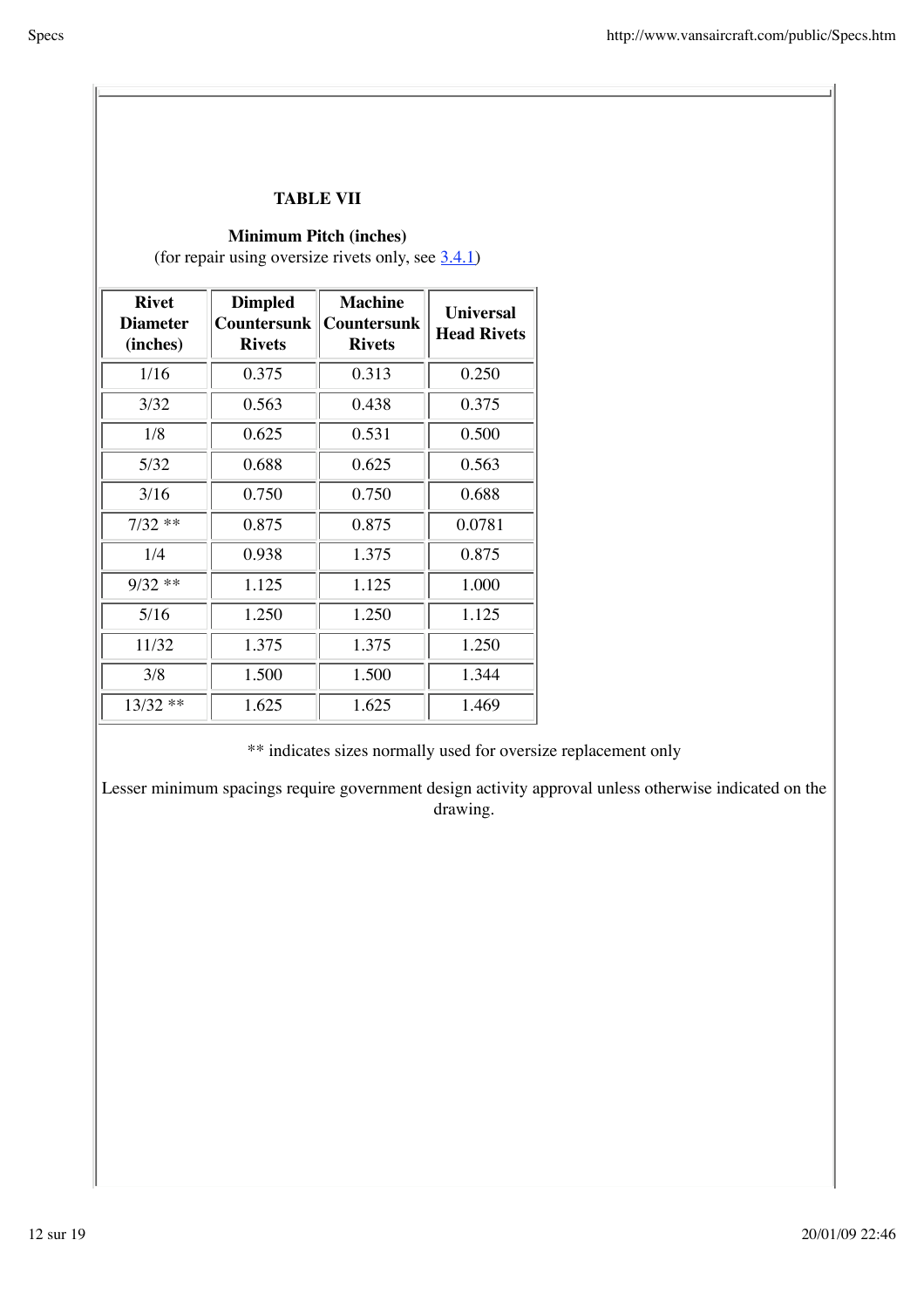#### **TABLE VIII**

### **Minimum Edge Margins (inches)**

(for repair using oversize rivets only, see  $3.4.1$ )

| <b>Rivet Diameter</b><br>(inches) | <b>Minimum</b><br><b>A</b> and <b>B</b> | <b>Minimum</b><br>C and D |
|-----------------------------------|-----------------------------------------|---------------------------|
| 1/16                              | 0.094                                   | 0.156                     |
| 3/32                              | 0.156                                   | 0.219                     |
| 1/8                               | 0.219                                   | 0.281                     |
| 5/32                              | 0.281                                   | 0.344                     |
| 3/16                              | 0.344                                   | 0.375                     |
| $7/32**$                          | 0.406                                   | 0.438                     |
| 1/4                               | 0.438                                   | 0.500                     |
| $9/32$ **                         | 0.500                                   | 0.563                     |
| 5/16                              | 0.563                                   | 0.625                     |
| 11/32                             | 0.625                                   | 0.688                     |
| 3/8                               | 0.688                                   | 0.750                     |
| $13/32$ **                        | 0.750                                   | 0.812                     |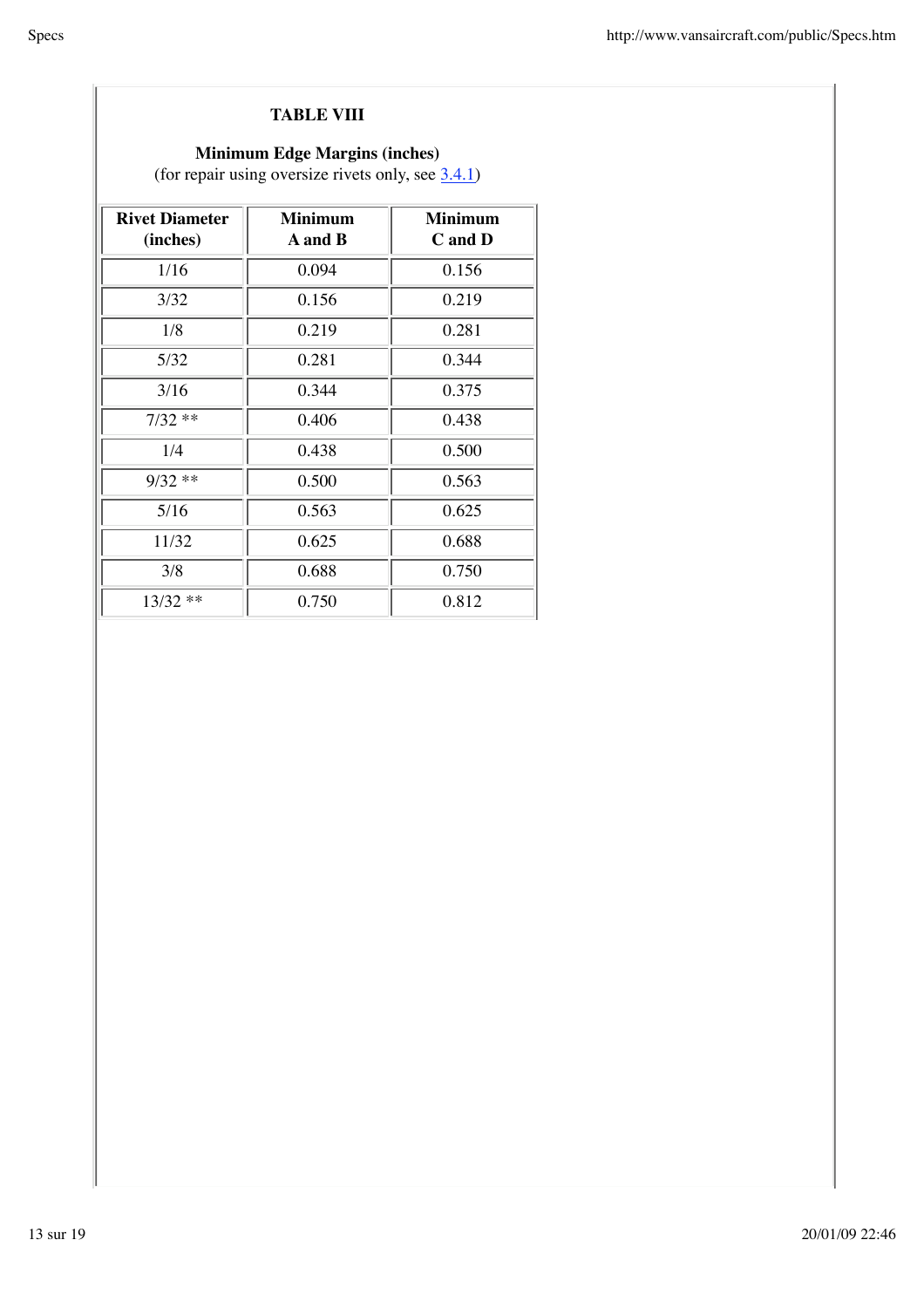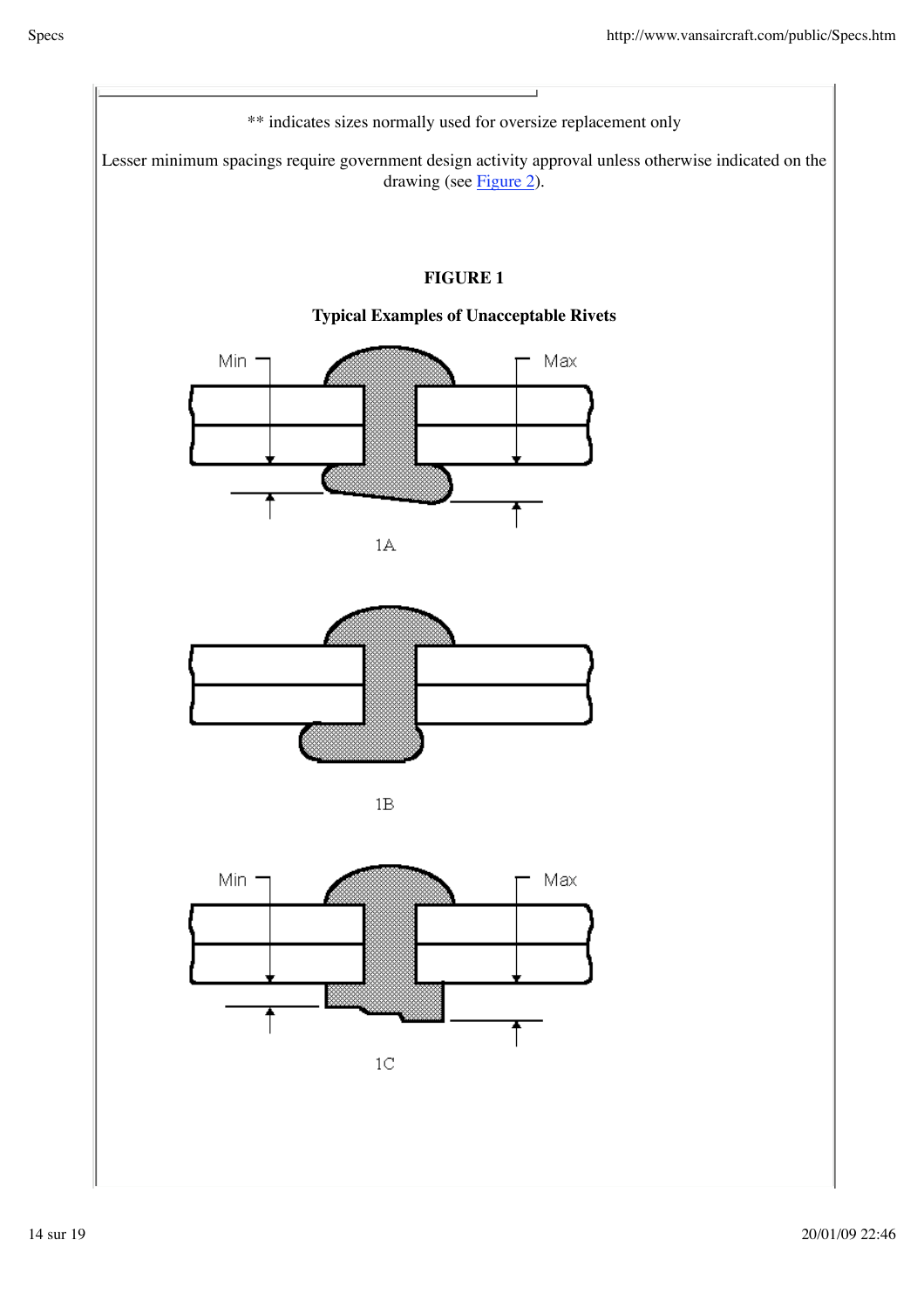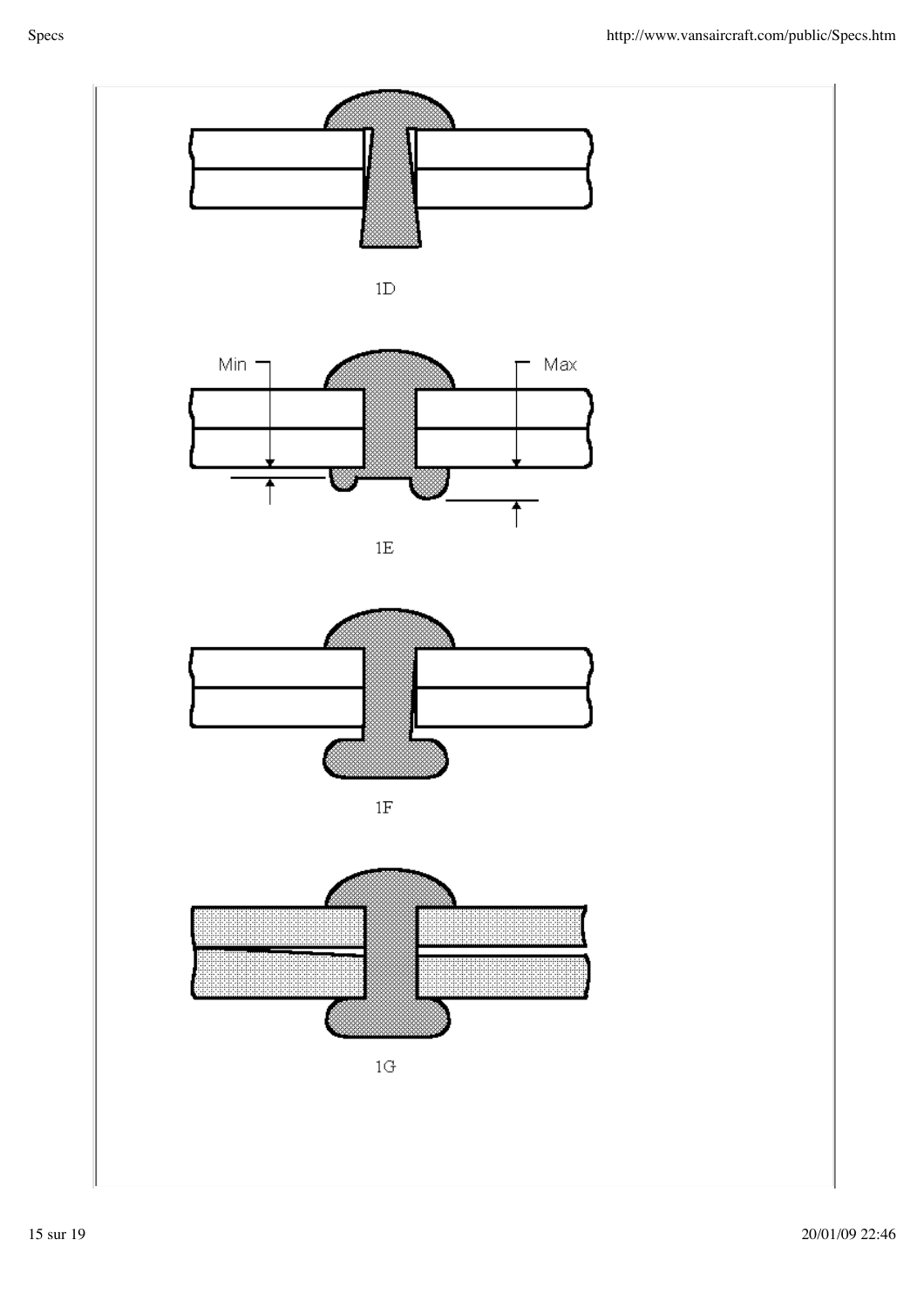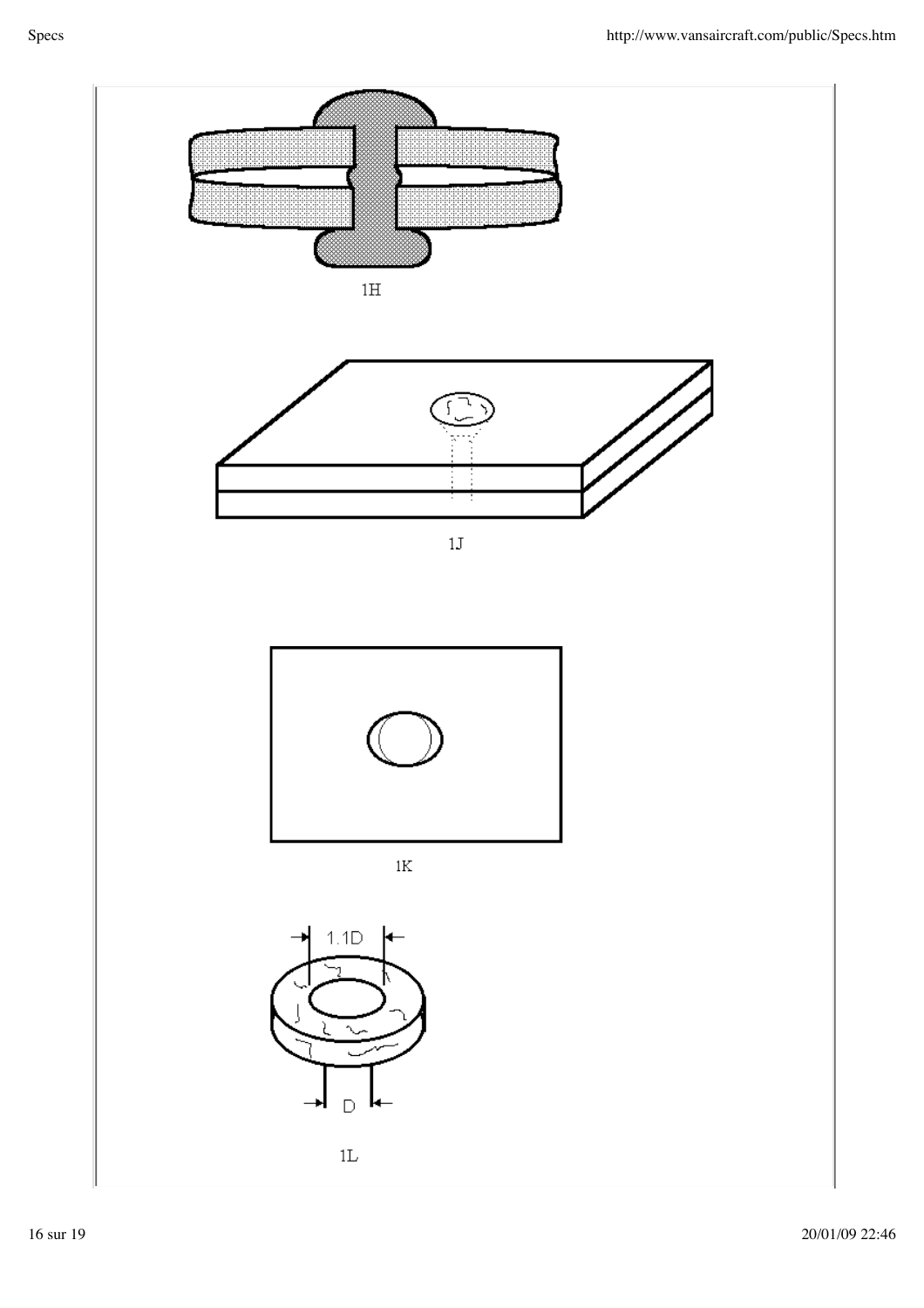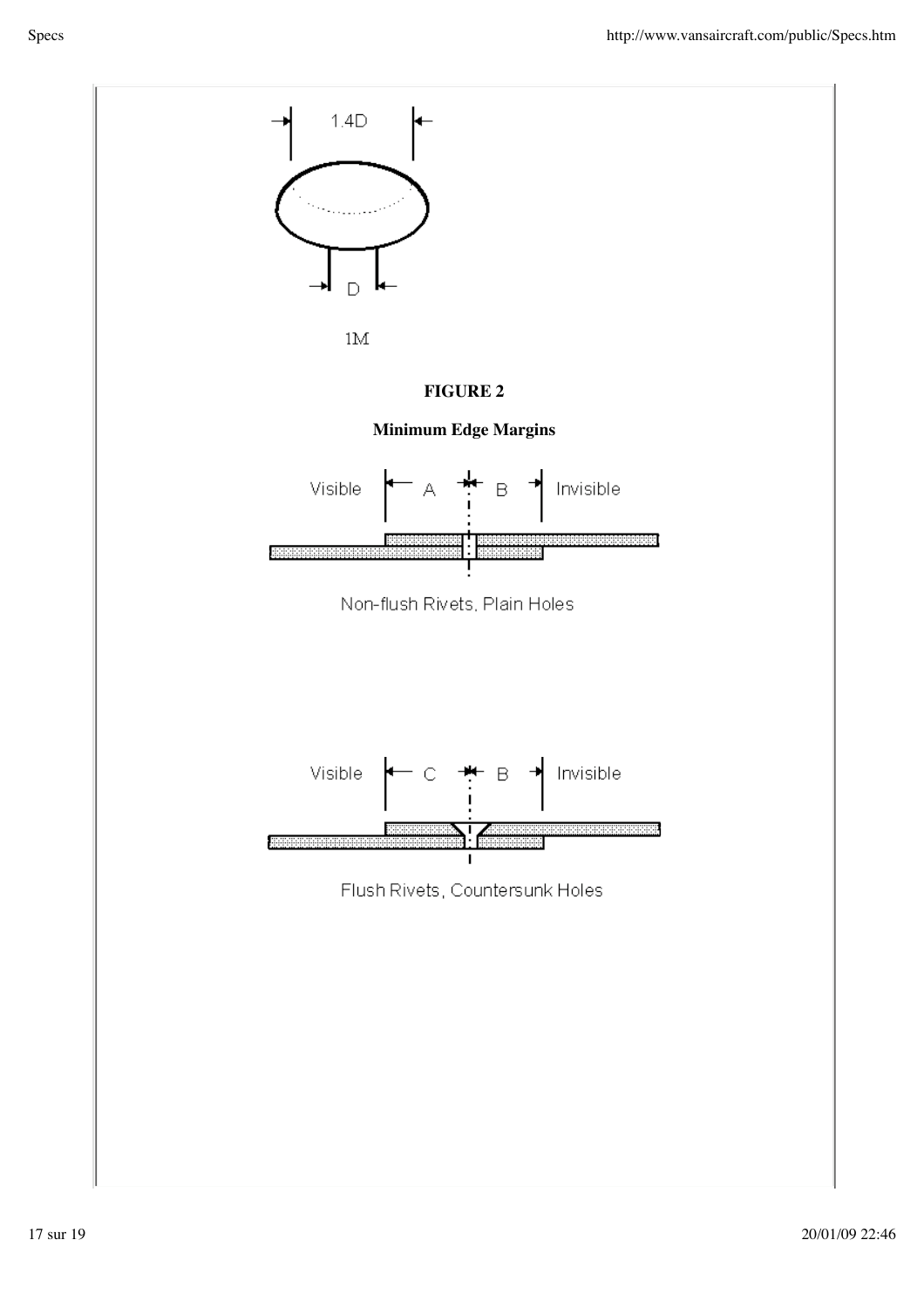